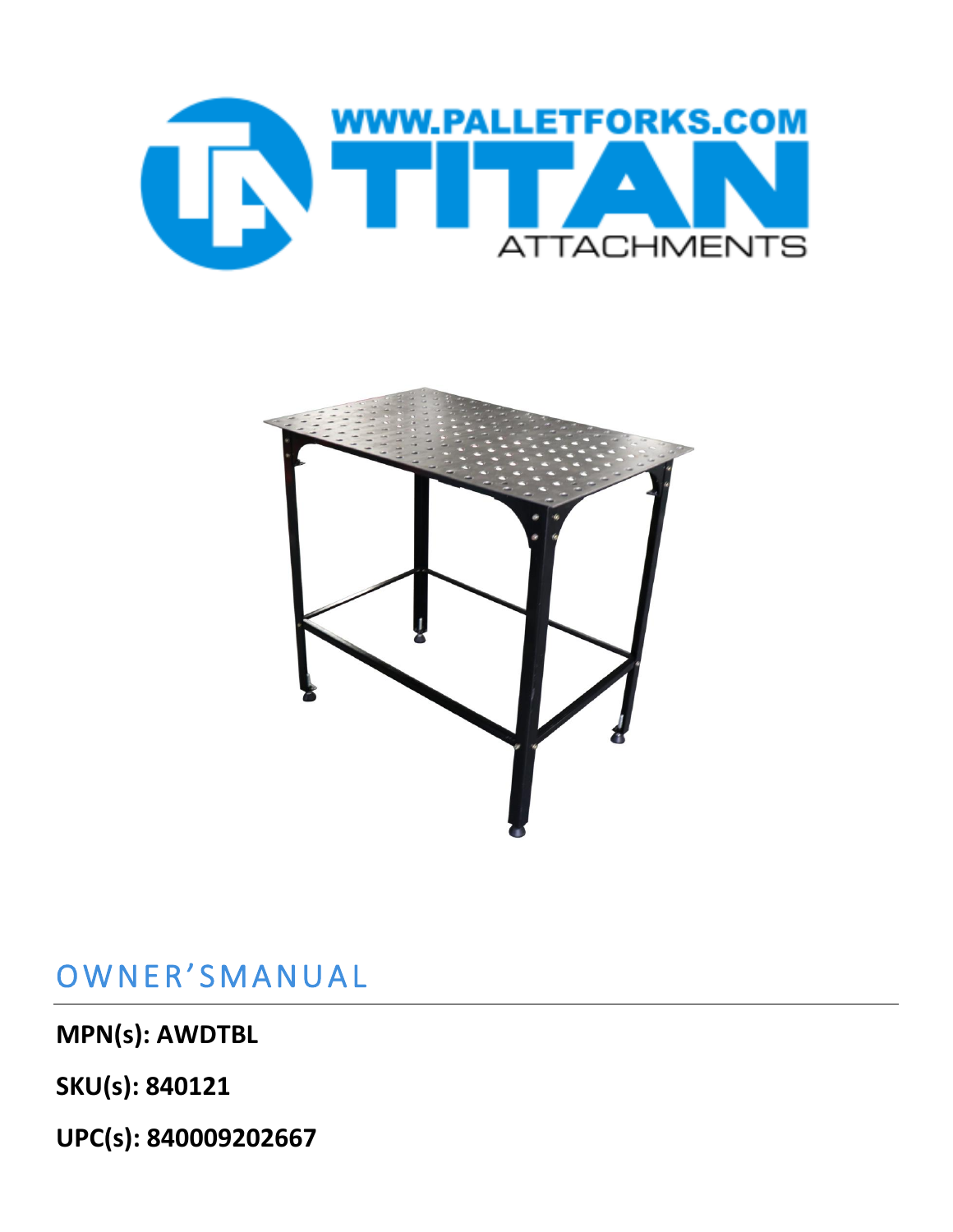# P A R T S D I A G R A M / E X P L O D E D V I E W



| <b>ITEM</b>    | <b>PART</b>       | <b>DESCRIPTION</b>                      | <b>QTY</b>     |
|----------------|-------------------|-----------------------------------------|----------------|
| $\mathbf{1}$   | WLTB1             | <b>FIXTURE PLATE</b>                    | 1              |
| $\overline{2}$ | WLTB <sub>2</sub> | <b>FRAME ASSEMBLY</b>                   | $\mathbf{1}$   |
| 3              | WLTB3             | <b>SUPPORT LEG</b>                      | 4              |
| 4              | WLTB4             | <b>LEG SUPPORT L BEND 1</b>             | $\overline{2}$ |
| 5              | WLTB5             | <b>LEG SUPPORT L BEND 2</b>             | $\overline{2}$ |
| 6              | WLTB6             | <b>ADJUSTABLE LEVELING PAD WITH NUT</b> | 4              |
| 7              | WLTB7             | <b>NUT M5</b>                           | 24             |
| 8              | WLTB8             | <b>BOLT M5</b>                          | 24             |
| 9              | WLTB9             | <b>WASHER</b>                           | 48             |

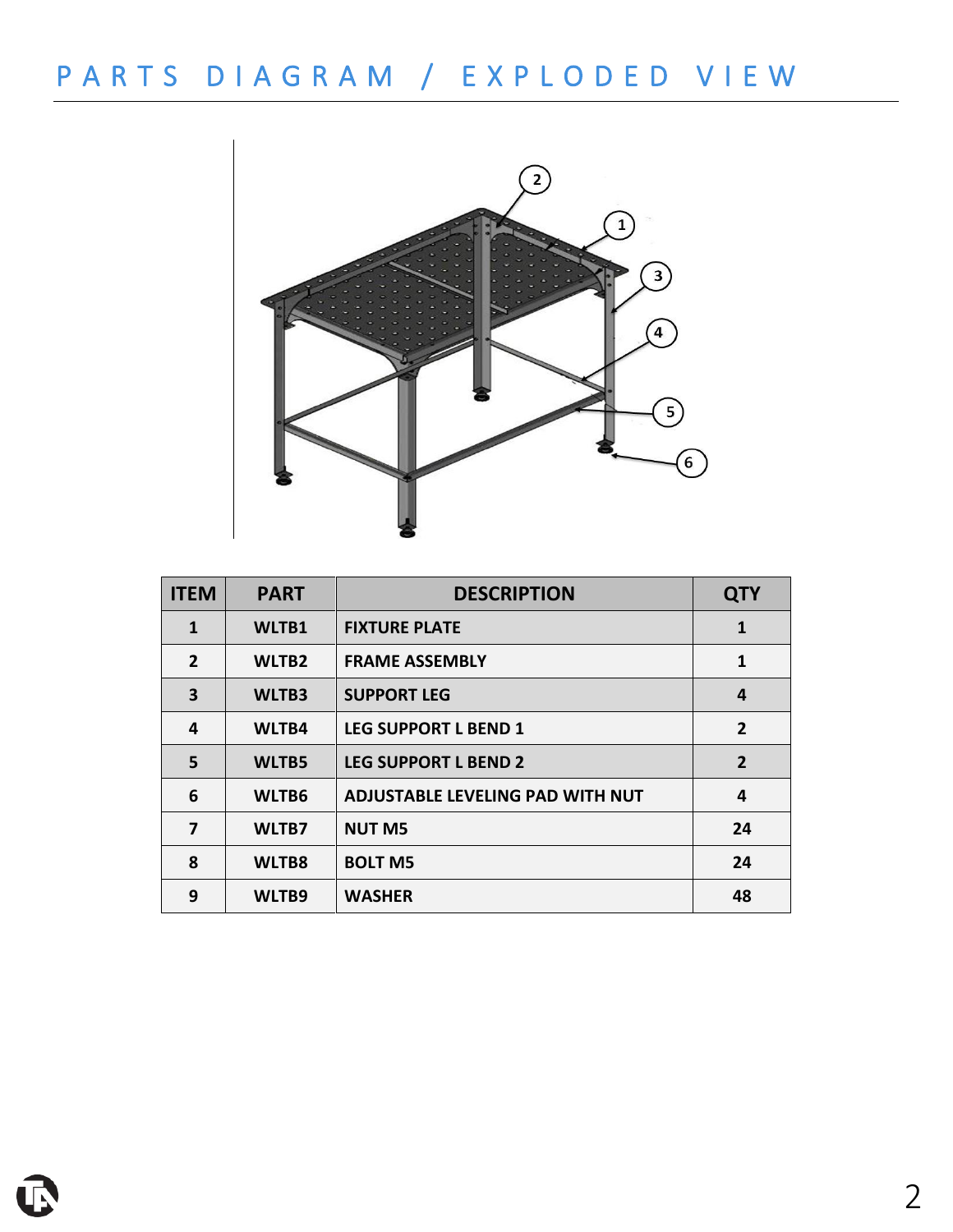### A S S E M B L Y I N S T R U C T I O N S

- ➢**PLACE THE FRAME ON THE SURFACE.**
- ➢**ON THE TOP, PLACE THE FIXTURE PLATE AND ASSEMBLE BY USING NUT AND BOLT.**
- ➢**FIX THE LEGS AND LEG SUPPORT L BEND 1 AND L BEND 2 TO THE FIXTURE PLATE.**
- ➢**FIX THE ADJUSTABLE LEVELING PAD TO BOTTOM OF THE EACH LEGS AND ASSEMBLE WITH NUT.**